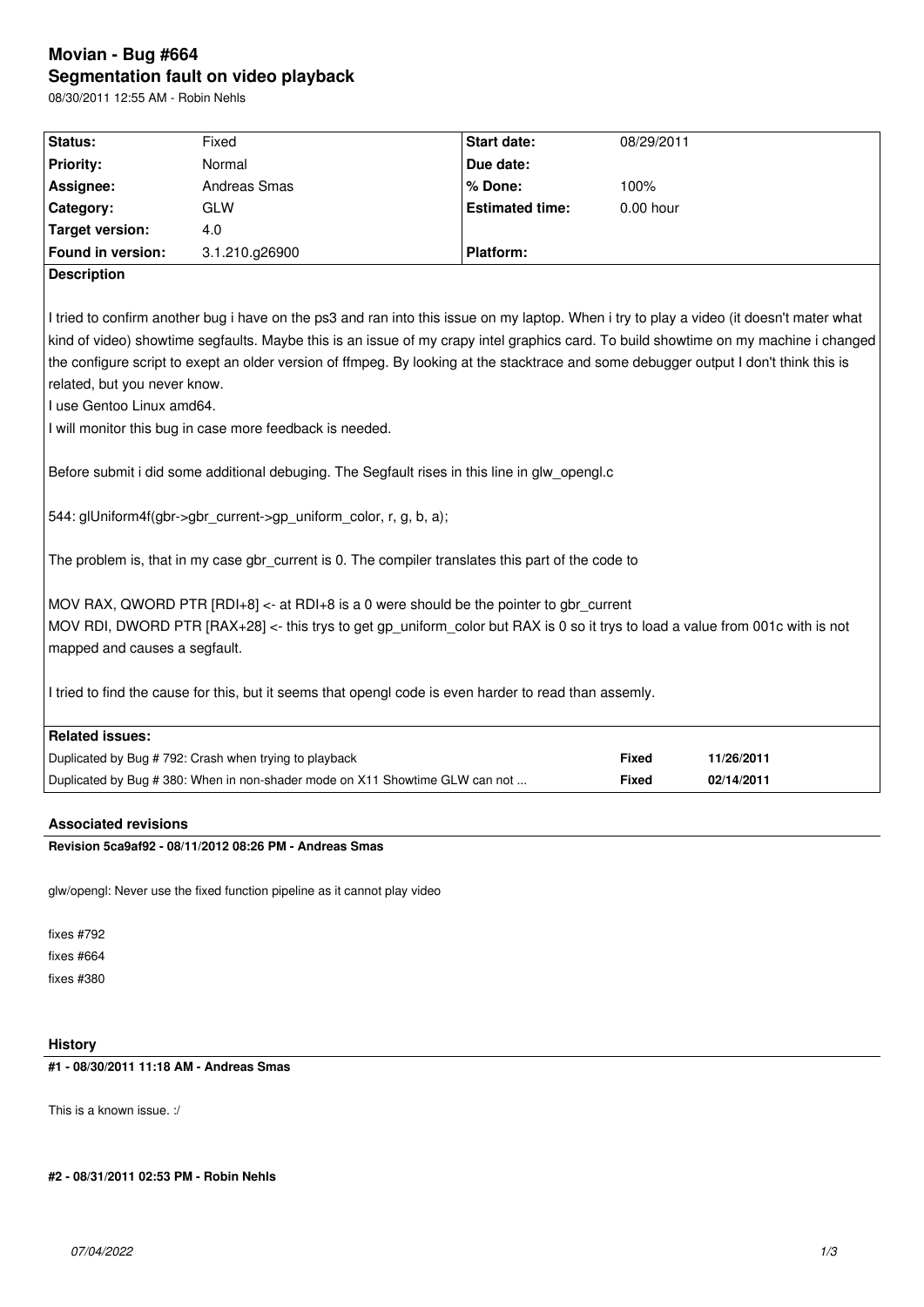I'm sorry i could not find an existing issue for this. Could you post a link so i can participate in case i find something usefull?

#### **#3 - 08/31/2011 07:12 PM - Andreas Smas**

Ok sorry I meant that this is a known "problem". I'm not sure if there is a filed issue for it.

#### **#4 - 09/06/2011 12:00 AM - Andreas Smas**

- *Status changed from New to Accepted*
- *Target version set to 33*

#### **#5 - 09/06/2011 09:55 PM - Robin Nehls**

I did some more diging in the code. Looks like the code were the segfault happens is highly dependant on shader stuff, with is disabeld in glw opengl init context for Mesa OpenGL drivers. Removing the Mesa check worked for me only once. Videos played, but had smal blue dots in them. After closing showtime I could not make it work again. Strange.

So the problem seems to be an missing implementation for shaderless playback, witch leeds me to the conclusion that you already know what i just wrote. Sorry for the nagging.

#### **#6 - 05/02/2012 08:27 PM - Henrik Andersson**

I just stumble upon this bug and as mentioned before shaders are disabled if Mesa driver is used and down the rendering code path shaders a expected to work even if disabled as stated in earlier comments.

With about zero knowledge about shaders and Mesa compatibility i just removed the check and got glw ui to work ?!

GLW [INFO]: OpenGL Renderer: 'Mesa DRI Intel(R) G45/G43 ' by 'Tungsten Graphics, Inc'

If the non-shader codepath is "broken" / "uncomplete" it should not take that road especially if there is a possibility the Mesa driver + shaders works, my suggestion is to remove the Mesa check and add some log output that the user is on a experimental road..

```
diff --git a/src/ui/glw/glw_opengl_ogl.c b/src/ui/glw/glw_opengl_ogl.c
index 0b7875b..33409d1 100644
--- a/src/ui/glw/glw_opengl_ogl.c
+++ b/src/ui/glw/glw_opengl_ogl.c
@@ -175,9 +175,6 @@ glw_opengl_init_context(glw_root_t *gr)
   int use_shaders = 1;
```

```
- if(strstr(renderer, "Mesa"))
```

```
use\_shaders = 0;
```

```
-
```

```
 if(use_shaders) {
  return glw_opengl_shaders_init(gr);
 } else {
```